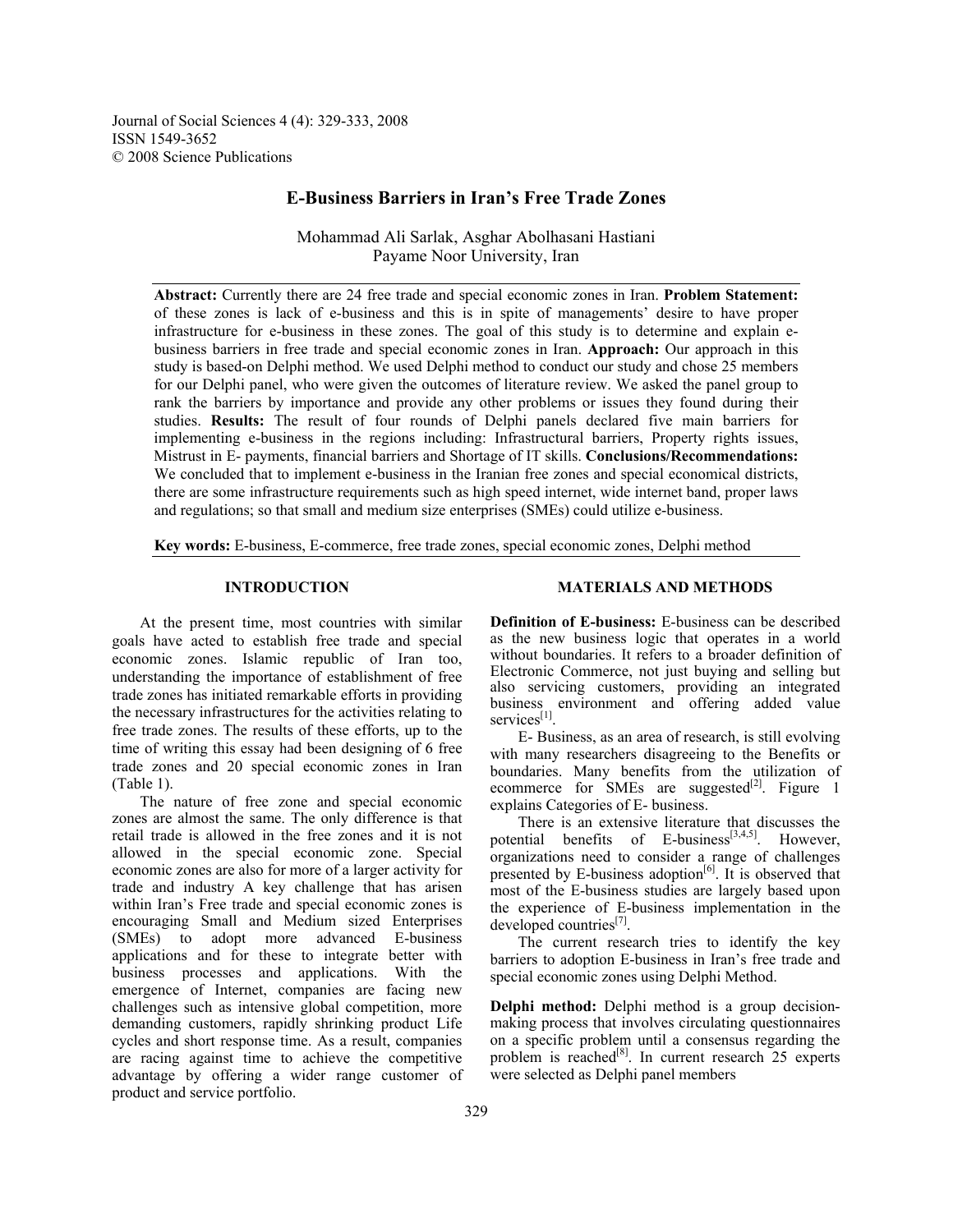| J. Social Sci., 4 (4): 329-333, 2008 |  |  |  |  |  |  |  |
|--------------------------------------|--|--|--|--|--|--|--|
|--------------------------------------|--|--|--|--|--|--|--|

Table 1: Iran's free trade and special economic zones

| Iran's free Zones               | Type                  | Websites                          |
|---------------------------------|-----------------------|-----------------------------------|
| Kish                            | Free Trade Zone       | www.kishfreezone.org              |
| Oeshm                           | Free Trade Zone       | www.qeshm.ir                      |
| Chabahar Free Zone              | Free Trade Zone       | (www.chabaharfz.com)              |
| Anzali Free Zone                | Free Trade Zone       | http://www.iftiz.org.ir           |
| Aras Free Zone                  | Free Trade Zone       | www.jolfa.org                     |
| Arvand Free Zone                | Free Trade Zone       | www.arvandfreezone.ir             |
| Sirjan                          | Special Economic Zone | www.kdo.ir info@kdo.ir            |
| Sarakhs                         | Special Economic Zone | Astan-e Ghods Razavi              |
| Payam                           | Special Economic Zone | www.payamaviation.ir              |
| Khuzistan                       | Special Economic Zone | http://www.iftiz.org.ir           |
| Salafchegan                     | Special Economic Zone | www.qssez.com                     |
| Khorramshahr                    | Special Economic Zone | www.khorramshahrport.com          |
| Persian gulf ship building      | Special Economic Zone | Persian Gulf Ship Building S.E.Z. |
| Arg-E-jadid                     | Special Economic Zone | www.arg-jadid.com                 |
| Petrochemcal                    | Special Economic Zone | www.nipc.com                      |
| Bandar bushehr                  | Special Economic Zone | www.pso-bushehr.ir                |
| Bushehr                         | Special Economic Zone | www.bsez.ir                       |
| Bandar amirabad behshahr        | Special Economic Zone | http://www.iftiz.org.ir           |
| Bandar shahid raja'ee           | Special Economic Zone | www.shahidrajaeeport.ir           |
| Mines and metals                | Special Economic Zone | Mines and Metals S.E.Z            |
| Pars                            | Special Economic Zone | Mines and Metals S.E.Z            |
| Sang-e-lorestan                 | Special Economic Zone | http://www.iftiz.org.ir           |
| Shiraz electric and electronics | Special Economic Zone | www.seez.ir                       |
| Yazd textile industries         | Special Economic Zone | www.yazdiec.ir                    |



Fig. 1: Categories of E- business



Fig. 2: Research methodology

**Research methodology:** The present research methodology is shown in Fig. 2.

**Research problem:** What are the key barriers to adoption E-business in Iran's Free trade and special economic zones.

**Literature review:** Table 2 The results of literature review on barriers of E-business adoption is shown<sup>[9]</sup>.

**The first round results:** In the first round of Delphi method, 24 experts from 25 members of panel did participate. In first round, the ideas of panelist about importance of E-business old barriers that mentioned in pervious studies and as well E-business new barriers that not mentioned in pervious studies were collected. In Table 3, the panelist ideas regarding importance of barriers to adoption E-business Based on pervious studies after classifying is shown the panelist's new ideas regarding the barriers of E-business adoption are as follow: Structural barriers, Financial barriers, Infrastructural barriers, Behavioral barriers, Experimental barriers, Environmental barriers, bureaucratic barriers, Technological barriers, Employee attitudes, Political barriers, Short term goals, No credit cards, Cultural barriers, Economical barriers, Managerial barriers.

**The second round results:** In the second round, 23 experts from 25 members of panel did participate. In Table 4, the panelist's new ideas regarding importance of E-business barriers in Iran's free trade and special economic zones is shown.

**The Third Round Results:** In round three, 22 experts from 25 members of panel did participate. In the first part of the questionnaire of the third round of Delphi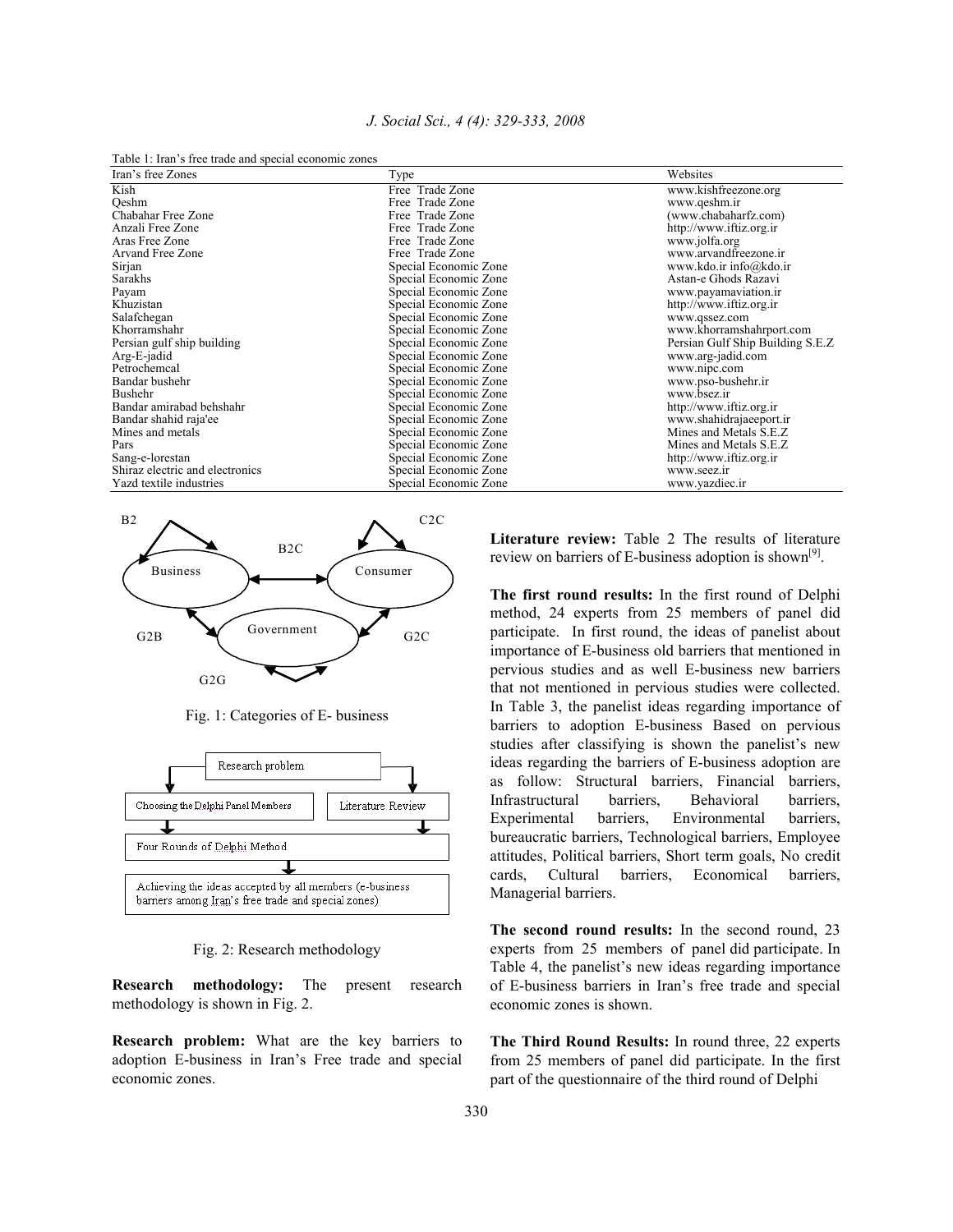| auopuon                 |     |                  |                  |              |              |                  |
|-------------------------|-----|------------------|------------------|--------------|--------------|------------------|
| <b>Barriers</b>         | B2B | B <sub>2</sub> C | C <sub>2</sub> C | G2B          | G2G          | G <sub>2</sub> C |
| Cross border            | ✓   | ✓                |                  | $\checkmark$ | $\checkmark$ |                  |
| legal issues            |     |                  |                  |              |              |                  |
| Cultural                | ✓   | ✓                |                  |              | ✓            |                  |
| differences             |     |                  |                  |              |              |                  |
| Language                | ✓   | ✓                | ✓                |              | ✓            |                  |
| Lack of Payment         | ✓   |                  |                  |              |              |                  |
| vehicles e.g. Paypal    |     |                  |                  |              |              |                  |
| Cost of                 | ✓   | ✓                | ✓                |              |              |                  |
| telecommunications      |     |                  |                  |              |              |                  |
| Currency risks          |     |                  |                  |              |              |                  |
| Feasibility hard        |     |                  |                  |              |              |                  |
|                         |     |                  |                  |              |              |                  |
| to justify              | ✓   | ✓                |                  |              | ✓            |                  |
| Lack of                 |     |                  |                  |              |              |                  |
| resources               |     |                  |                  |              |              |                  |
| TCO too high.           | ✓   | ✓                |                  |              | ✓            |                  |
| IT illiteracy among     | ✓   |                  |                  |              |              |                  |
| decision maker          |     |                  |                  |              |              |                  |
| Shortage                | ✓   | ✓                |                  |              |              |                  |
| of IT skills            |     |                  |                  |              |              |                  |
| Unable to reco          |     | ✓                |                  |              |              |                  |
| gnize benefits of       |     |                  |                  |              |              |                  |
| E-business              |     |                  |                  |              |              |                  |
| Intellectual            | ✓   |                  |                  |              |              |                  |
| Property rights         |     |                  |                  |              |              |                  |
| Taxation                | ✓   |                  |                  |              |              |                  |
| Distribution network    | ✓   |                  |                  |              |              |                  |
| unavailable or          |     |                  |                  |              |              |                  |
| inadequate              |     |                  |                  |              |              |                  |
| Fear of                 | ✓   | ✓                |                  |              |              |                  |
| <b>Channel Conflict</b> |     |                  |                  |              |              |                  |
| Resistance              | ✓   | ✓                |                  |              |              |                  |
| to change               |     |                  |                  |              |              |                  |
| Fear of fraud,          | ✓   | ✓                |                  |              |              |                  |
| identity theft etc.     |     |                  |                  |              |              |                  |
| Mistrust of             |     |                  |                  |              |              |                  |
| electronic payments     |     |                  |                  |              |              |                  |
| High Illiteracy rate    |     | ✓                |                  |              |              |                  |
|                         |     |                  |                  |              |              |                  |
| Digital divide          |     |                  |                  |              |              |                  |
| <b>Local Customer</b>   |     |                  |                  |              |              |                  |
| base too small          |     |                  |                  |              |              |                  |
| Low credit              |     |                  |                  |              |              |                  |
| card culture            |     |                  |                  |              |              |                  |
| Warranty issues         |     |                  |                  |              |              |                  |
| and After-sales         |     |                  |                  |              |              |                  |

Table 2: The results of literature review on barriers of E-business adoption

Table 4: Second round results

|                       | No. of  | Average of Standard |           | Order of      |
|-----------------------|---------|---------------------|-----------|---------------|
| Description           | Answers | answers             | deviation | importance    |
| Structural barriers   | 23      | 3.43                | 0.73      |               |
| Financial barriers    | 22      | 4.23                | 0.92      | $\frac{3}{5}$ |
| Infrastructural       | 23      | 4.17                | 0.65      |               |
| barriers              |         |                     |           |               |
| Behavioral barriers   | 23      | 3.96                | 0.71      | 10            |
| Experimental          | 23      | 3.91                | 1.20      | 11            |
| barriers              |         |                     |           |               |
| Environmental         | 23      | 3.87                | 0.92      | 12            |
| barriers              |         |                     |           |               |
| bureaucratic barriers | 23      | 3.87                | 0.97      | 13            |
| Technological         | 23      | 3.74                | 0.81      | 14            |
| barriers              |         |                     |           |               |
| Employee attitudes    | 22      | 3.73                | 0.88      | 15            |
| Political barriers    | 22      | 3.64                | 0.95      | 16            |
| Short term goals      | 23      | 3.52                | 0.95      | 17            |
| No credit cards       | 21      | 3.48                | 1.03      | 18            |
| Cultural barriers     | 22      | 3.32                | 0.78      | 19            |
| Economical barriers   | 23      | 2.96                | 0.77      | 20            |
| Managerial barriers   | 21      | 2.90                | 1.04      | 21            |
|                       |         |                     |           |               |
|                       |         |                     |           |               |

|  | Table 5: Third round results |  |  |  |  |
|--|------------------------------|--|--|--|--|
|--|------------------------------|--|--|--|--|

|                             | No. of  | Average of Standard Order of |      |                      |
|-----------------------------|---------|------------------------------|------|----------------------|
| Description                 | answers | answers                      |      | deviation importance |
| Shortage of IT skills       | 22      | 4.86                         | 0.35 |                      |
| Intellectual                | 22.     | 4.69                         | 0.48 |                      |
| Property rights             |         |                              |      |                      |
| Mistrust of                 | 21      | 4.50                         | 0.91 |                      |
| e-payments                  |         |                              |      |                      |
| Financial barriers          | 22.     | 4.23                         | 0.69 |                      |
| Infrastructural barriers 22 |         | 4.18                         | 0.66 |                      |

Table 6: Fourth round results

|                           | No. of  | Average of S.D |            | Order of   |
|---------------------------|---------|----------------|------------|------------|
| Description               | answers | answers        | of answers | importance |
| Infrastructural           | 20      | 4.88           | 0.32       | 1          |
| barriers                  |         |                |            |            |
| Intellectual              | 20      | 4.65           | 0.50       | 2          |
| Property rights           |         |                |            |            |
| Mistrust of               | 19      | 4.62           | 0.84       | 3          |
| E-Payments                |         |                |            |            |
| <b>Financial barriers</b> | 20      | 4.26           | 0.73       | 4          |
| Shortage of IT skills 20  |         | 4.20           | 0.60       | 5          |

in Iran's Free trade and special economic zones. Only those responses receiving a median score of 4 or higher remained for the third round<sup>[10]</sup>. In Table 5 the results of third round is shown.

 In this round, Kendal's Coefficient of Concordance is 0.711.

**The fourth round results:** In fourth round of Delphi method, only 20 experts from 25 members of panel did participate.

 In Table 6 the results of fourth round is shown. The brief results of Delphi fourth round are shown in Table 6. In fourth round, Kendal's Coefficient of Concordance is 0.734, compared to the third round coefficient (0.711) was increased up to 2.3%.

| Table 3: First round results: panelist ideas regarding importance E- |  |  |  |  |
|----------------------------------------------------------------------|--|--|--|--|
| business barriers                                                    |  |  |  |  |
|                                                                      |  |  |  |  |

|                         | No. of  | Average of | Order of   |
|-------------------------|---------|------------|------------|
| Description             | Answers | answers    | Importance |
| Shortage of IT skills   | 24      | 4.88       |            |
| Intellectual            | 24      | 4.58       | 2          |
| Property rights         |         |            |            |
| Mistrust of electronic  | 23      | 4.11       | 3          |
| payments                |         |            |            |
| Language                | 24      | 3.90       | 4          |
| Currency risks          | 23      | 3.83       | 5          |
| Feasibility             | 23      | 3.78       | 6          |
| hard to justify         |         |            |            |
| Lack of resources       | 23      | 3.78       | 7          |
| Cultural differences    | 22      | 3.77       | 8          |
| Unable to recognize     | 23      | 3.74       | 9          |
| benefits of e- business |         |            |            |
| Lack of Payment         | 24      | 3.21       | 10         |
| vehicles e.g. Paypal    |         |            |            |
| Cost of                 | 21      | 2.52       | 11         |
| telecommunications      |         |            |            |
| Low credit              | 21      | 2.43       | 12         |
| card culture            |         |            |            |

method, ensemble of factors were introduced which participants in the first and the second rounds did recognize those as a key barriers of E-business adoption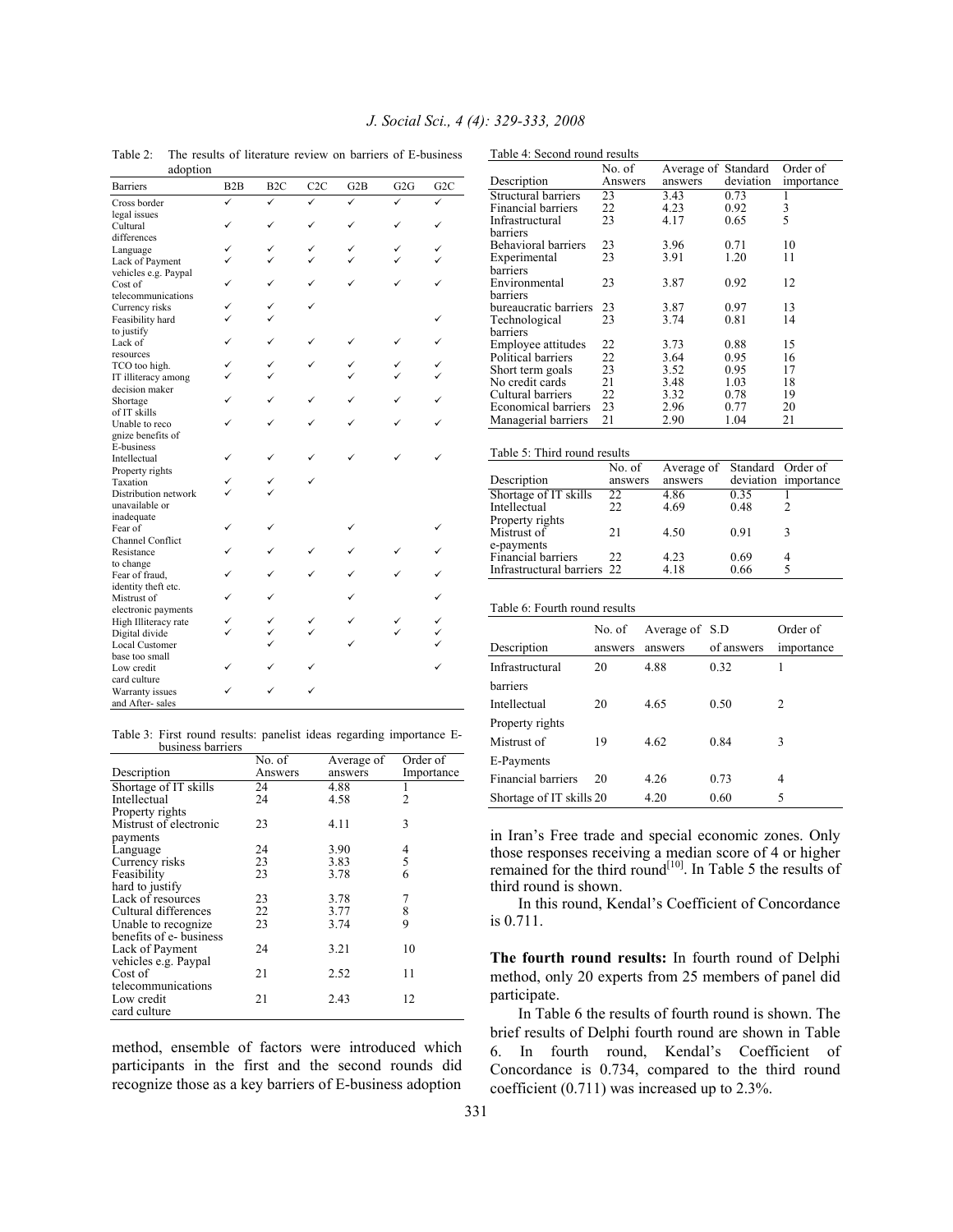| Table 7: the standard deviation of panelist answers |                                               |              |                          |              |                          |              |  |  |
|-----------------------------------------------------|-----------------------------------------------|--------------|--------------------------|--------------|--------------------------|--------------|--|--|
|                                                     | First and second rounds<br>$k1 = 24, k2 = 23$ |              | Third round<br>$k3 = 22$ |              | Forth round<br>$k4 = 20$ |              |  |  |
| Description                                         | Average                                       | S. Deviation | Average                  | S. Deviation | Average                  | S. Deviation |  |  |
| Infrastructural barriers                            | 4.88                                          | 0.330        | 4.86                     | 0.350        | 4.88                     | 0.320        |  |  |
| Intellectual Property rights                        | 4.58                                          | 0.700        | 4.50                     | 0.910        | 4.52                     | 0.840        |  |  |
| Mistrust of E- payments                             | 4.43                                          | 0.730        | 4.69                     | 0.480        | 4.65                     | 0.500        |  |  |
| Financial barriers                                  | 4.23                                          | 0.920        | 4.18                     | 0.660        | 4.26                     | 0.730        |  |  |
| Shortage of IT skills                               | 4.17                                          | 0.650        | 4.23                     | 0.690        | 4.20                     | 0.600        |  |  |
| Standard deviation                                  |                                               | 0.666        |                          | 0.618        |                          | 0.598        |  |  |

*J. Social Sci., 4 (4): 329-333, 2008* 

## **RESULTS AND DISCUSSION**

 The results of four rounds of Delphi shown that according to the following reasons, consensus amongst the panel members was obtained and can terminate the repetition of rounds:

- According to Table 7, More than 50 Percentage of members have determined the arrangement of factors like the arrangement of group
- According to the Table 7, the standard deviation of panelist answers regarding the importance of barriers has decreased from 0.666 in the first and second round to 0.598 in the fourth round
- The Kendal's Coefficient of Concordance for the panelist answers regarding the arrangement and importance of barriers to E-business adoption in the fourth round is 0.734. With attention to the number of panelist, which is more than 10 people, this level of Kendal's Coefficient is significantly meaningful [11]. The Kendal's Coefficient of Concordance for the arrangement of success factors in the fourth round (0.734) in comparison to the third round  $(0.711)$  is just 0. increased up to 023

## **CONCLUSION**

 E-business has significantly transformed the way in which firms conduct business, allowing them to gain more business opportunities and competitive advantage. However, results from the study revealed a lack of or slow uptake of E-business strategy among the SMEs in Iran's free trade and special economic zones. Among the different variables studied, Infrastructural barriers, Property rights issues, Mistrust in E- payments, Financial barriers and Shortage of IT skills were reported to have significant influence in the context of e-business development among the SMEs in these zones.. It was found that infrastructural barriers played a key role in explaining non-adoption of e-business by firms. The study can have an implication for free zones

and government authorities engaged in promoting ebusiness development. Given the unique context of SMEs, such an understanding could be useful for government in drawing guidelines, approaches, and developing more practical and effective framework to promote SME-e-business development.

 The study findings indicate that Barriers to Adoption of E-business in Iran's Free trade and special economic zones are Infrastructural barriers, Intellectual Property rights, financial barriers, Shortage of IT skills and Infrastructural barriers. The implication for free trade and special economic zones is that the E-business adoption in these zones requires overcoming factors impeding E-business adoption.

## **REFERENCES**

- 1. Turban, E., J. Lee, D. King, M.H. Chung, 2006, Electronic Commerce: A Managerial Perspective, 4th Edn., Prentice-Hall, Upper Saddle River Hall, NJ, ISBN: 0131976672.
- 2. Currie, W., 2000. The Global Information Society, Wiley, New York, pp: 270. ISBN: 0-471-89507-5.
- 3. De Ruyter, K., M. Wetzels and M. Kleijnen, 2001. Customer adoption of e-services: An Experimental Study. Int. J. Service Industry Manage., 12:184- 207.

http://www.emeraldinsight.com/Insight/viewContai ner.do?containerType=Journal&containerId=10861

- 4. Gefen, D., 2003. Managing user trust in B2C E-Services. E-Service J., 2: 7-24. http://www.esj.org/JouConVol22.html
- 5. Huang, *et al*., 2004. An E-readiness assessment framework and two field studies. Communicat. Associat. Informat. Sys., 14: 364-386. http://web.njit.edu/~bieber/CIS677F04/huangcais2004.pdf.
- 6. Keoy, K.H. *et al*., 2006. An empirical study of the key drivers and inhibitors towards E-business adoption: A multi-country comparison. IADIS Int. J. WWW/Internet, 5: 113-128. http://www.iadis.org/ijwi/files/vol5\_issue1/200751 0108.pdf.